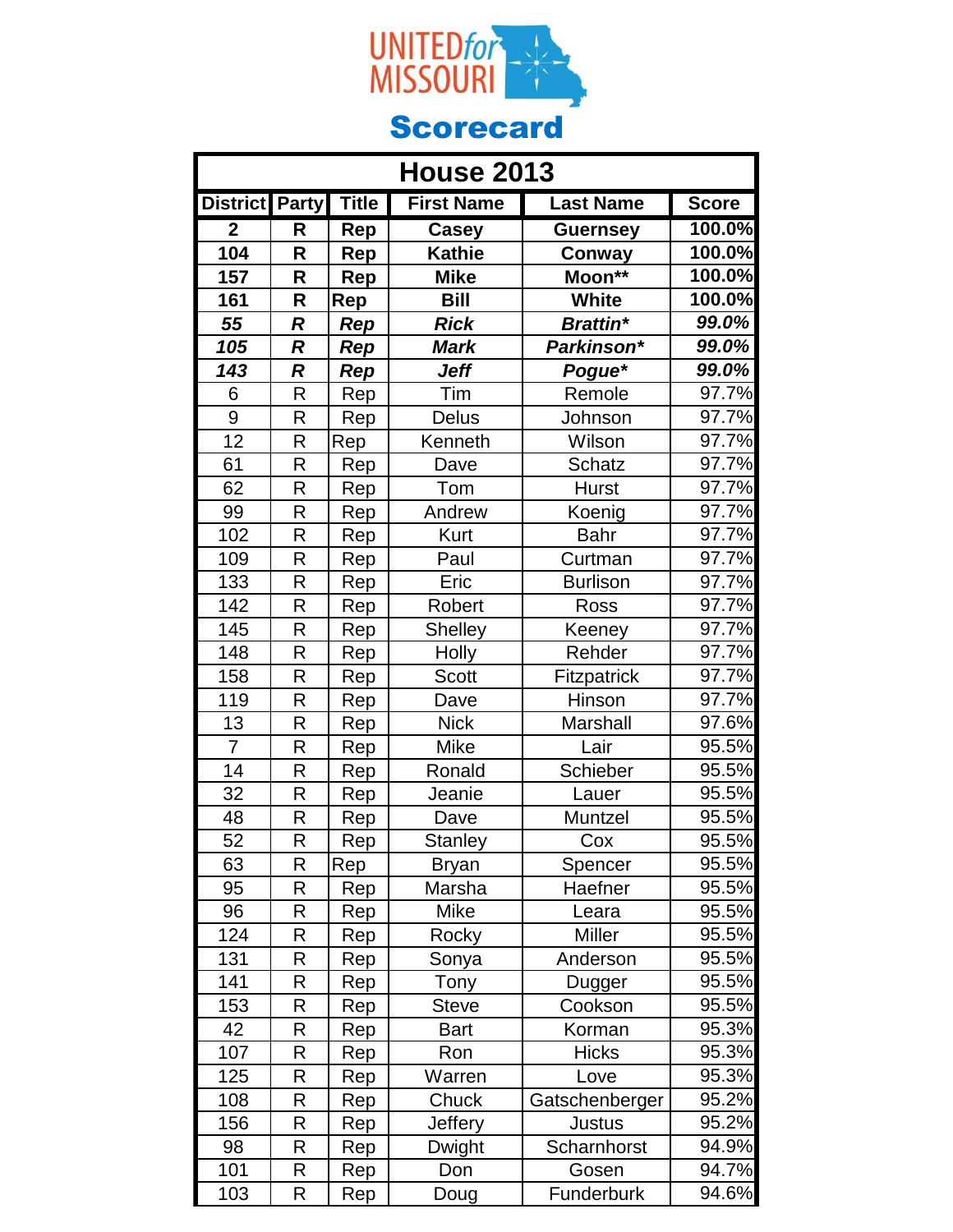

| <b>House 2013</b>     |              |              |                   |                     |                     |
|-----------------------|--------------|--------------|-------------------|---------------------|---------------------|
| <b>District Party</b> |              | <b>Title</b> | <b>First Name</b> | <b>Last Name</b>    | <b>Score</b>        |
| 146                   | R            | Rep          | Donna             | Lichtenegger        | 94.6%               |
| 16                    | R            | Rep          | Noel J            | Shull               | 93.2%               |
| 30                    | R            | Rep          | Mike              | Cierpiot            | 93.2%               |
| 35                    | R            | Rep          | Gary L.           | Cross               | 93.2%               |
| 39                    | R            | Rep          | Joe Don           | McGaugh             | 93.2%               |
| 43                    | R            | Rep          | Jay               | Houghton            | 93.2%               |
| 49                    | R            | Rep          | Jeanie            | <b>Riddle</b>       | 93.2%               |
| 50                    | R            | Rep          | Caleb             | Jones               | 93.2%               |
| 51                    | R            | Rep          | Dean              | Dohrman             | 93.2%               |
| 53                    | $\mathsf{R}$ | Rep          | Glen              | Kolkmeyer           | 93.2%               |
| $\overline{54}$       | R            | Rep          | Denny             | <b>Hoskins</b>      | 93.2%               |
| 57                    | R            | Rep          | Wanda             | <b>Brown</b>        | 93.2%               |
| 59                    | R            | Rep          | <b>Mike</b>       | <b>Bernskoetter</b> | 93.2%               |
| 60                    | R            | Rep          | Jay               | <b>Barnes</b>       | 93.2%               |
| 89                    | R            | Rep          | John              | Diehl               | 93.2%               |
| 100                   | R            | Rep          | Sue               | Allen               | $93.2\%$            |
| 110                   | R            | Rep          | Timothy           | Jones               | 93.2%               |
| 116                   | R            | Rep          | Kevin             | Engler              | 93.2%               |
| 121                   | R            | Rep          | Keith             | Frederick           | 93.2%               |
| 122                   | R            | Rep          | <b>Steve</b>      | Lynch               | 93.2%               |
| 123                   | R            | Rep          | Diane             | Franklin            | 93.2%               |
| 126                   | R            | Rep          | Randy             | Pike                | 93.2%               |
| 127                   | R            | Rep          | <b>Mike</b>       | Kelley              | 93.2%               |
| 129                   | R            | Rep          | Sandy             | Crawford            | $93.\overline{2\%}$ |
| 134                   | R            | Rep          | Elijah            | Haahr               | 93.2%               |
| 136                   | R            | <u>Rep</u>   | Kevin             | Austin              | 93.2%               |
| 139                   | R            | <b>Rep</b>   | Kevin             | Elmer               | 93.2%               |
| 147                   | R            | Rep          | Kathryn           | Swan                | 93.2%               |
| 152                   | R            | Rep          | Todd              | Richardson          | 93.2%               |
| 154                   | R            | Rep          | Shawn             | Rhoads              | 93.2%               |
| 159                   | R            | Rep          | <b>Bill</b>       | Lant                | 93.2%               |
| 160                   | R            | Rep          | Bill              | Reiboldt            | 93.2%               |
| 162                   | R            | Rep          | Charlie           | Davis               | 93.2%               |
| 163                   | R            | Rep          | Tom               | Flanigan            | 93.2%               |
| 38                    | R            | Rep          | T.J.              | <b>Berry</b>        | 93.0%               |
| 64                    | R            | Rep          | Robert            | Cornejo             | 93.0%               |
| 5                     | R            | Rep          | Lindell           | Shumake             | 92.3%               |
| 90                    | R            | Rep          | <b>Rick</b>       | <b>Stream</b>       | 92.1%               |
| 34                    | R            | Rep          | Jeff              | Grisamore           | 91.9%               |
| 29                    | R            | Rep          | Noel              | Torpey              | 90.9%               |
| 31                    | R            | Rep          | Sheila            | Solon               | 90.9%               |
| 40                    | R            | Rep          | Jim               | Hansen              | $90.9\%$            |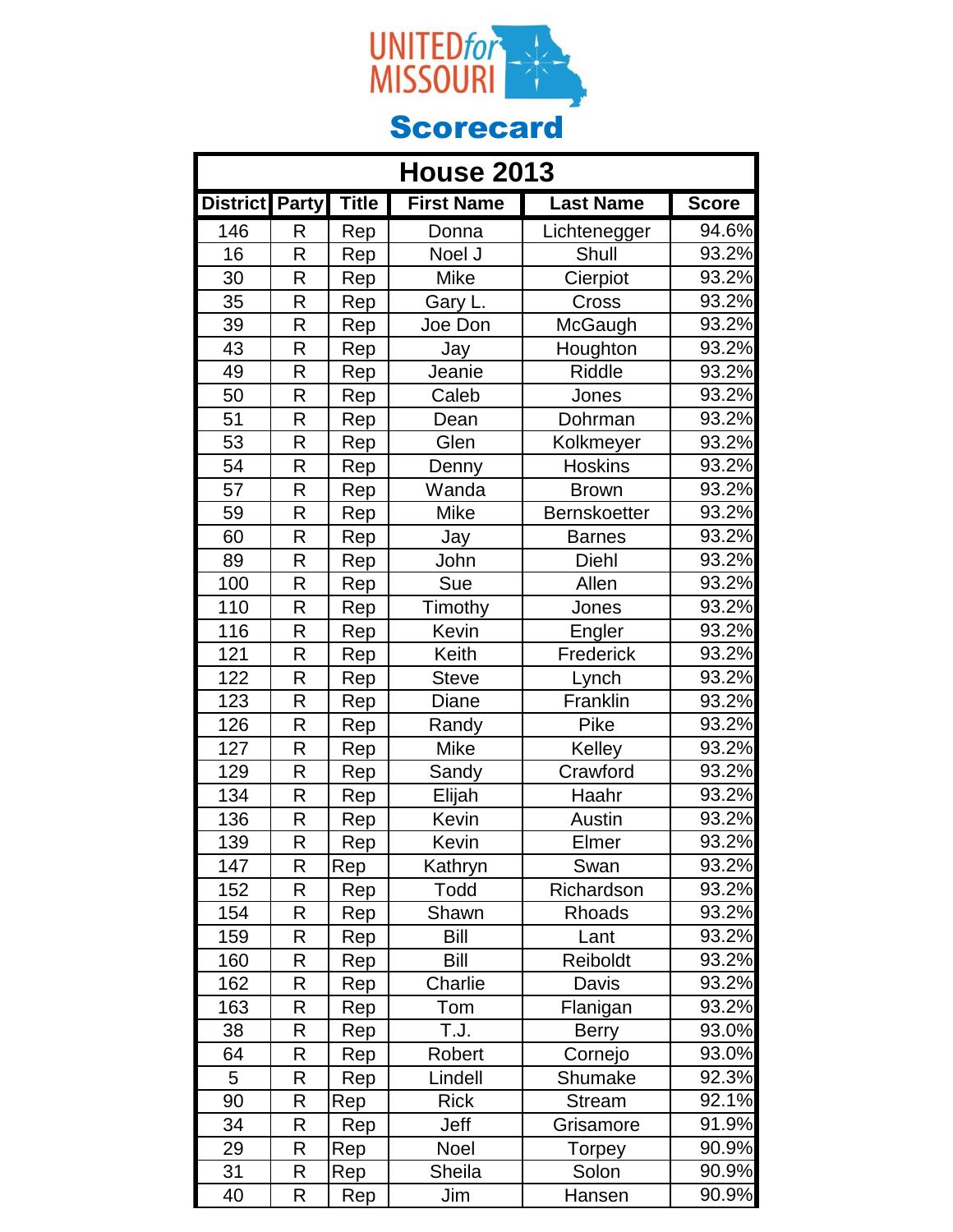

| <b>House 2013</b>     |   |              |                   |                  |                     |
|-----------------------|---|--------------|-------------------|------------------|---------------------|
| <b>District Party</b> |   | <b>Title</b> | <b>First Name</b> | <b>Last Name</b> | <b>Score</b>        |
| 44                    | R | Rep          | Caleb             | Rowden           | 90.9%               |
| 97                    | R | Rep          | John              | <b>McCaherty</b> | 90.9%               |
| 106                   | R | Rep          | Chrissy           | Sommer           | 90.9%               |
| 135                   | R | Rep          | Lincoln           | Hough            | 90.9%               |
| 8                     | R | Rep          | Jim               | <b>Neely</b>     | 88.6%               |
| 11                    | R | Rep          | Galen             | Higdon           | 88.6%               |
| $\overline{17}$       | R | Rep          | Myron             | <b>Neth</b>      | 88.6%               |
| 65                    | R | Rep          | Anne              | Zerr             | 88.6%               |
| 112                   | R | Rep          | Paul              | Wieland          | 88.6%               |
| 56                    | R | Rep          | Chris             | Molendorp        | 81.0%               |
| 58                    | R | Rep          | David             | Wood             | 50.0%               |
| $\overline{1}$        | R | Rep          | <b>Mike</b>       | Thomson          | 45.5%               |
| 155                   | R | Rep          | Lyle              | Rowland          | 45.5%               |
| 3                     | R | Rep          | <b>Nate</b>       | Walker           | 43.2%               |
| $\overline{4}$        | R | Rep          | Craig             | Redmon           | 43.2%               |
| 130                   | R | Rep          | Jeffrey           | Messenger        | 43.2%               |
| 137                   | R | Rep          | Lyndall           | Fraker           | 43.2%               |
| 140                   | R | Rep          | Lynn              | <b>Morris</b>    | $43.\overline{2\%}$ |
| 144                   | R | Rep          | Paul              | Fitzwater        | 43.2%               |
| 33                    | R | Rep          | Donna             | Pfautsch         | 41.9%               |
| 128                   | R | Rep          | Sue               | Entlicher        | 36.8%               |
| 138                   | R | Rep          | Don               | <b>Phillips</b>  | 36.8%               |
| 150                   | R | Rep          | Kent              | Hampton          | 31.8%               |
| 151                   | R | Rep          | Dennis            | Fowler           | 31.8%               |
| 41                    | D | Rep          | Ed                | Schieffer        | 27.3%               |
| 115                   | R | <u>Rep</u>   | Elaine            | Gannon           | 25.6%               |
| 113                   | D | Rep          | Jeff              | Roorda           | 25.0%               |
| 149                   | D | Rep          | <b>Steve</b>      | Hodges           | 23.7%               |
| 78                    | D | Rep          | Penny             | Hubbard          | 14.3%               |
| 21                    | D | Rep          | Ira               | Anders           | 14.0%               |
| 118                   | D | Rep          | Ben               | <b>Harris</b>    | 13.6%               |
| 20                    | D | Rep          | John              | Mayfield         | 11.4%               |
| 68                    | D | Rep          | Keith             | English          | 11.4%               |
| 117                   | D | Rep          | Linda             | <b>Black</b>     | 11.4%               |
| 22                    | D | Rep          | <b>Brandon</b>    | Ellington        | 9.3%                |
| 47                    | D | Rep          | John              | Wright           | 6.8%                |
| 91                    | D | Rep          | Jeanne            | Kirkton          | 6.8%                |
| 45                    | D | Rep          | Chris             | Kelly            | 6.3%                |
| 18                    | D | Rep          | Jay               | Swearingen       | 4.5%                |
| 72                    | D | Rep          | Mary              | <b>Nichols</b>   | 4.5%                |
| 92                    | D | Rep          | Genise            | Montecillo       | 4.5%                |
| 76                    | D | Rep          | Joshua            | Peters**         | 2.6%                |